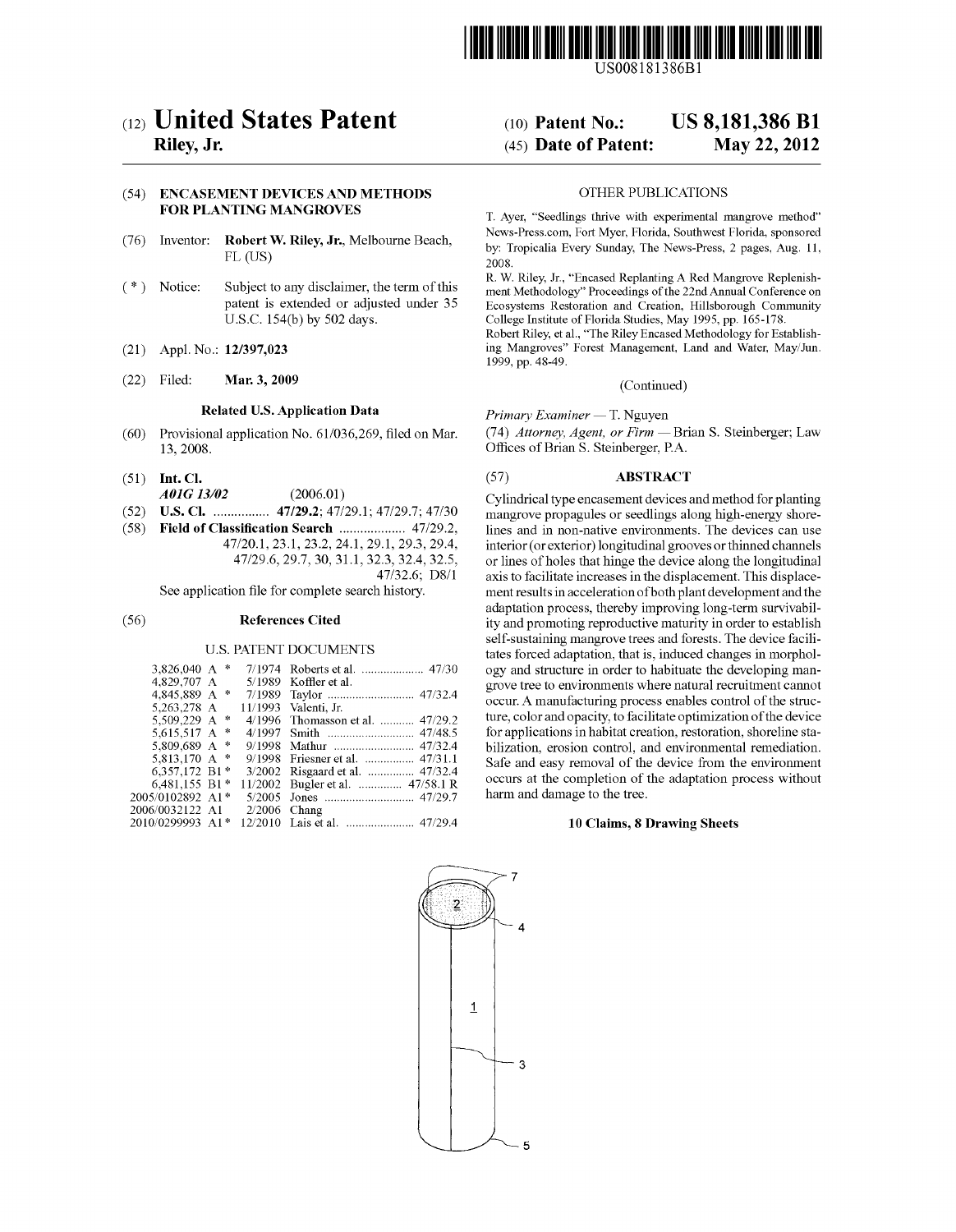# OTHER PUBLICATIONS

Robert W. Riley, Jr., et al., "Riley encased methodology: principles and processes of mangrove habitat creation and restoration' Mangoves and Salt Marshes, Kluwer Academic Publishers, Printed in the Netherlands, 1999, vol. 3 pp. 207-213.

Paige Rothenberger, Utilisation of Encasement Technology in Res toration of Mangrove Forest on St. Croix, U.S. Virgin Islands, Reef Research, vol. 9, No. 3, Dec. 1999, 4 pages.

Chandra P. Salgado Kent, et al., A comparison of Riley encased methodology and traditional techniques for planting red mangroves (Rhizophora mangle), Mangroves and Salt Marshes, Kluwer Academic Publishers, Printed in the Netherlands, 1999, vol. 3, p. 215. demic Publishers, Printed in the Netherlands, 1999, vol. 3, p. 215. Gordon Sato, et al., "A Novel Approach to Growing Mangroves on the Coastal Mud Flats of Eritrea with the Potential for Relieving Regional Poverty and Hunger' Welands, The Society of Wetland Scientists, vol. 25, No. 3, Sep. 2005, pp. 776-779.

Shara M. Jadera Martinez, Experimental Techniques of Red Man grove (Rhizophora Mangle) Reforestation. In Southwester, Puerto Rico, Paper, submitted in partial fulfillment of the requirements for the degree of Master in Sciences with specialty in Environmental Management, May 2006, 5 pages.

\* cited by examiner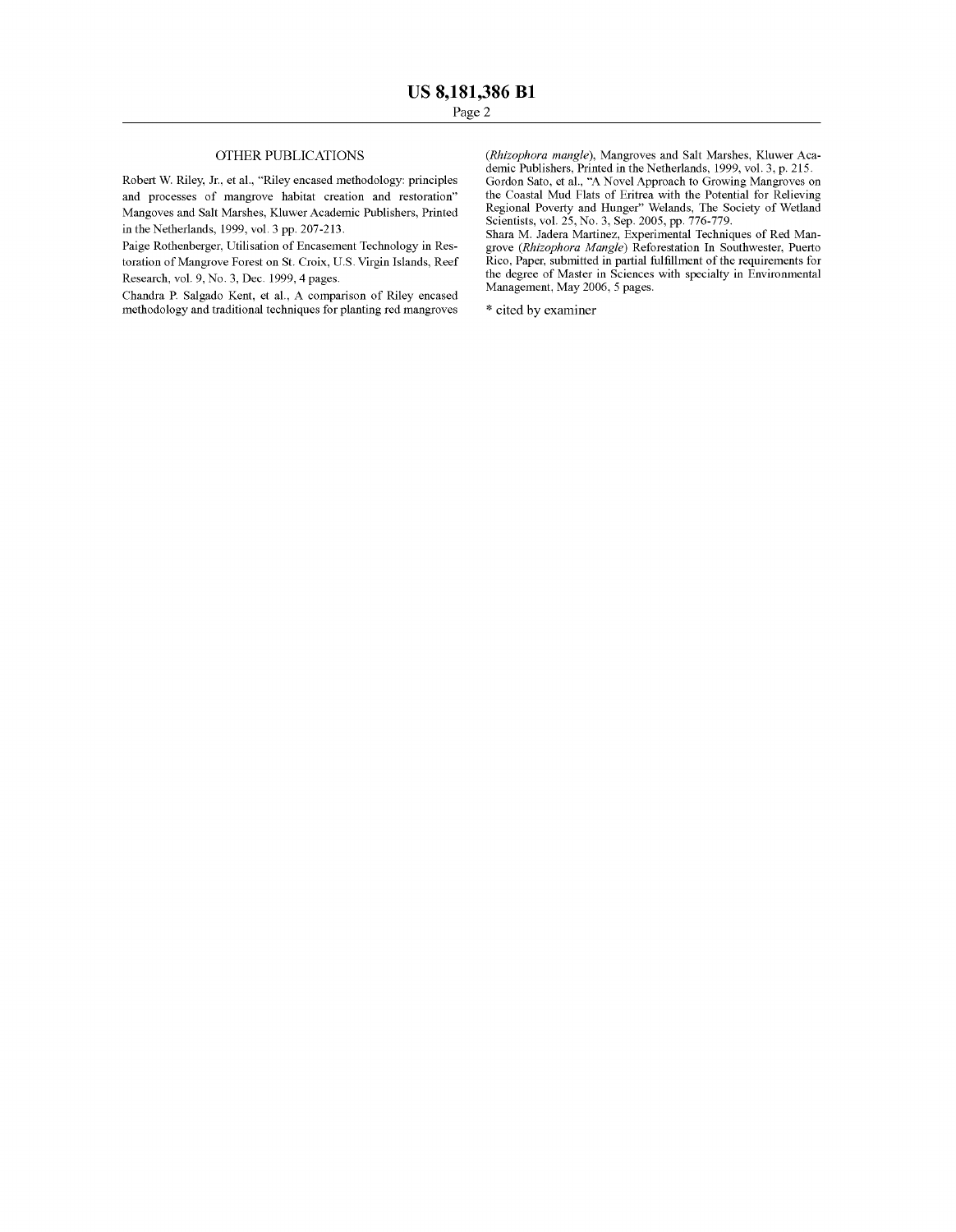# ENCASEMENT DEVICES AND METHODS FOR PLANTING MANGROVES

This invention claims the benefit of priority to provisional patent application No. 61/036.269 filed Mar. 13, 2008.

### FIELD OF INVENTION

This invention relates to water plants, in particular to encasement devices, and methods for planting mangrove <sup>10</sup><br>plants.

#### BACKGROUND AND PRIOR ART

It has been historically difficult for Mangrove re-vegeta- 15 tion or planting of mangroves in non-native environments or areas where habitats have been destroyed or topography and hydrology has changed. Numerous techniques for planting mangroves have been attempted and described in scientific and popular literature. For example, standard 1.5" inch PVC (polyvinyl chloride) pipes have been used over the years that meet American Society for Testing and Materials standards (ASTM-2241) have been used over the years for planting mangroves.

Various publications and references have discussed the 25 attributes of using PVC pipes. See for example, "A red man grove replenishment methodology". Riley, R. W., Jr. In: Webb, F. J. and Cannizzaro, P. J. (eds), Proceedings of the 22nd Annual Conference on Ecosystems Restoration and Creation, pp. 132-161. 1995. Hillsborough Community Col- 30 lege, Tampa, Fla., "Riley encased methodology: principles and processes of mangrove habitat creation and restoration', Robert W. Riley, Jr & Chandra Salgado Kent, Mangroves and Salt Marshes 3: 207-213, Kluwer Academic Publishers, December 19991 Web site created on May 19, 1996, 35 URL=mangrove.org. See also, U.S. Pat. No. 4,829,707 to Koffler and U.S. Pat. No. 5,263,278 to Valenti, Jr. and U.S. Published Patent Application 2006/0032122 to Chang. How ever, these PVC pipes and other similar devices have specific<br>deficiencies, which the subject invention remedies or signifi-<br>cantly improves.

A deficiency of the prior art is that the structure and con figuration limit the rate of plant development and correspond ingly the rate of the adaptation process. As the propagule or seedling planted inside the cylindrical encasement device 45 develops and begins the adaptation process, the cross-sec tional area of the plant increases and expands exerting force against the interior walls of the fixed diameter pipes and thereby opening the device and affecting an increase in dis placement. As the developing tree increases the displacement 50 of the cylindrical encasement device, progressively greater force is required against the interior walls for each incremen tal increase in displacement.

The force required to affect an incremental increase in the displacement increases geometrically in direct relationship to 55 the displacement of the device; or alternatively stated, the force required to affect each increment increase in displace ment increases geometrically with the total displacement of the device. This direct relationship between the increase in force required to affect each incremental increase and the 60 total displacement of the cylindrical encasement device, lim its the rate of plant development and the rate of the adaptation process.

Another disadvantage of known devices is the white colored high opacity that restricts the ambient light reaching the seedling through the cylindrical encasement device walls. The pigmentation in ASTM 2241 PVC material and the resulting 65

white pigmentation also tends to restrict those portions of the spectrum that promote photosynthesis and the growth of plants. Additionally, low ambient light level that results from the white pigmentation slows the rate of the plant develop ment process.

Still further shortcomings of known devices include the inability to the remove the device from the environment fol lowing completion of the adaptation process or when the tree becoming self-supporting.

Additionally, many of the known devices do not permit modifications of pigmentation, opacity and color. Nor do these devices enable control of the intensity and spectrum of radiation, including visible and ultraviolet light, reaching the propagule or seedling through the body wall of the device.

Thus, for at least these reasons the need exists for solutions to the above problems with the prior art.

#### SUMMARY OF THE INVENTION

A primary objective of the present invention is to provide a new and improved cylindrical type of encasement device for planting mangroves that combines a longitudinal slit with at least one longitudinal groove along an internal wall generally opposite that longitudinal slit.

A secondary objective of the present invention is to provide a new and improved cylindrical type encasement device for planting mangroves, which can be efficiently manufactured, marketed and distributed.

A third objective of the present invention is to provide a new and improved cylindrical type encasement device which is durable and cost-effective with repeatability to easily be manufactured.

A fourth objective of the present invention is to provide a new and improved cylindrical type encasement device which enables low cost of manufacture with regard to both materials and labor, and thereby making such mangrove planting encasement devices economically available to a wide range of planting applications.<br>The development of the novel encasement device for plant-

40 The development of the novel encasement device for plant ing mangroves enables reliable and long-term establishment of reproductively mature, self-sustaining mangroves and mangrove forests along high-energy shorelines, seawalls, revetments, bulkheads, in non-native environments and envi ronments where natural recruitment cannot occur. The inven tion has particular applicability in areas destroyed or degraded, or where topography and hydrology has been arti ficially changed, such that physical conditions are no longer favorable for natural mangrove recruitment. The invention provides a new and improved encasement device for man grove afforestation, habitat creation, restoration, shoreline stabilization and erosion control.

By planting propagules or seedlings within the novel encasement devices, the plants are isolated from harsh exter nal environment factors and an artificial environment is cre ated inside the cylindrical encasement device favorable to early plant development.

The encased plants are protected from damage by wrack, debris, wind, wave activity; herbivory and unintentional dam age from human interaction as-well-as other anthropogenic factors.

From inside the encasement devices the propagule or seedling can mature through its natural stages of development, begins the adaptation process that the juvenile tree experiences when habituating to the external non-native or high energy environment. The cylindrical encasement device enables forced adaptation, that is, induced changes in mor phology or structure of the tree that are a result of the subject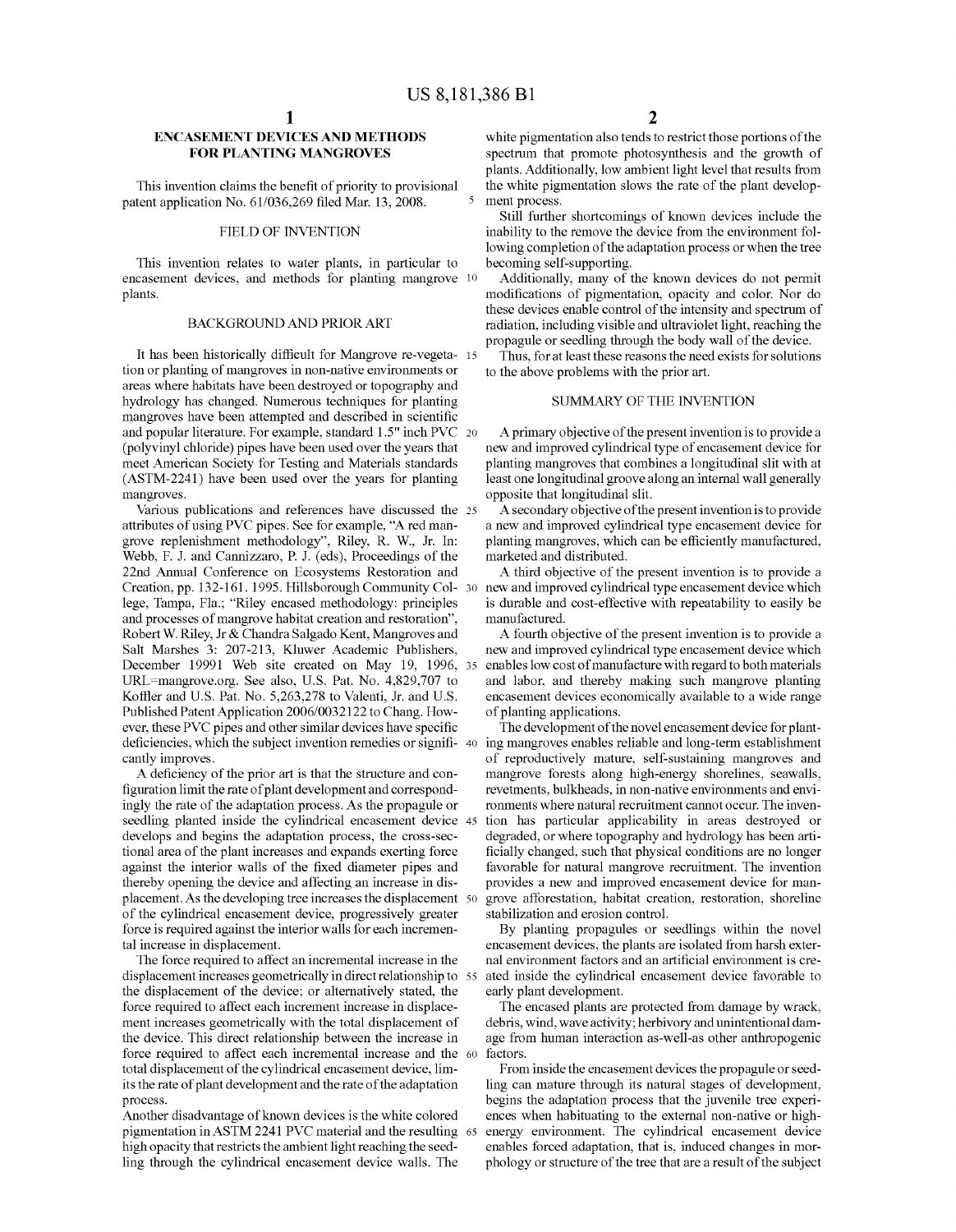invention's design and the positioning of both the device and seedlings according to elevation and tidal regimes. Based on the inherent critical function of the novel encasement device in the planting of mangroves, and the deficiencies in the other known devices, the subject invention claims significant innovation and improvements.

The subject invention incorporates an innovative design and manufacture that provides the advantages inherent in the other known devices but none of the deficiencies. The new cylindrical encasement device improves reliability in estab- 10 lishing reproductively mature, self-sustaining mangroves and mangrove forests.

Additionally, the novel invention enables modification of the constituents and specifications of the device, including material, pigmentation, wall thickness, diameter, and the 15 number, size and shape of longitudinal grooves, which enables the device to be optimized, based on species, envi ronmental conditions, bottom sediments, tidal regimes, lati tude, anthropogenic and site specific factors.

The cylindrical type encasement device can be constructed 20 from a variety of materials, including plastics, biodegradable plastics, other man-made or natural materials. The device can be configured as a single member or in multiple vertical body sections. A significant functional innovation of the subject invention is that the novel invention achieves an inverse rela 25 tionship between the force required to affect an incremental increase in displacement and the total displacement of the cylindrical encasement device.

This inverse relationship is achieved with the invention of longitudinal grooves or thinned channels located in the inte- 30 rior and/or exterior walls of the device. The longitudinal grooves or thinned channels can be cut into the internal body walls with a laser, heat cutter, machine tool, router, table saw or other cutting tools. Longitudinal grooves or thinned chan nels include sequentially drilled holes or sequential cuts 35 along the longitudinal axis of the cylindrical encasement device in order to perform the equivalent function. Longitu dinal grooves or thinned channels can be manufactured into the cylindrical encasement device by extrusion-thru-mold or other manufacturing process. 40

The longitudinal grooves or thinned channels can be any geometric shape including but not limited to triangular, rect angular, semi-circular, irregular or any curve. As the propagule or seedling planted with subject invention goes through its natural stages of development, the cross-sectional 45 area of the plant increases and expands exerting force against the cylindrical encasement device interior walls and as a result opens the device at the longitudinal slit or at one or more of the longitudinal grooves or thinned channels, which are fractured by the developing tree, and thereby move the 50 walls of the device outward in a lateral plane affecting an increase in displacement of the cylindrical encasement device.

The longitudinal grooves or thinned channels function as stress points that result in progressive fatigue in the device 55 walls and weaken the cylindrical encasement device structure with each incremental increase in displacement. The weak ening of the device structure at the longitudinal grooves or thinned channels functions to hinge the device along the longitudinal axis and reduce the force required to affect each 60 incremental increase in displacement. The total displacement<br>of the cylindrical encasement device is incremented by increases in cross-sectional area of the plant, progressively less force is required against the interior walls for each incre mental increase in displacement of the device.

The inverse relationship can be achieved by the decrease in force required to affect each incremental increase in displace

65

ment of the cylindrical encasement device. The encasement with expandable walls (grooves in the walls) accelerates the rate of the adaptation process and establishment of self-supporting mangrove trees by enabling the seedling to develop and habituate to the external environment at an accelerated rate.

The novel encasement device provides significant advan tages vis-a-vis the other known devices, including:

A. Acceleration of plant development: The inverse rela tionship achieved by the subject invention between the forces required to affect an incremental increase in displacement and the total displacement of the cylindrical encasement device, results in a greater displacement of the device corresponding to earlier stages of plant development. The increase in dis placement of the device enables the developing plant to extend its root system into surrounding sediments and obtain necessary nutrients and moisture required for plant growth and development, which results in shorter time periods to achieve the natural stages of plant development and an accel erated rate of plant growth.

B. Facilitation of a self-regulated adaptation process: The acceleration of plant development enables the tree to quickly establish a well developed subterranean as-well-as aerial root system that anchors and stabilizes the tree. As the cross sectional area of the plant increases, the total displacement of the cylindrical encasement device increases and the tree subsequently exceeds the Volumetric capacity of cylindrical encasement device fracturing or splitting the body of the device along the longitudinal grooves or thinned channels allowing the seedling unrestricted growth. As a result, the device separates along the longitudinal grooves or thinned channels into detached longitudinal segments. At this point, the tree becomes independent of the cylindrical encasement device and is self-supporting; the tree has completed the adaptation process.

C. Shortened duration time to complete the adaptation process: Because the novel cylindrical encasement device facilitates plant development and enables the mangrove to extend its root system into surrounding sediments and obtain additional nutrients and moisture required for growth and development, the subject invention accelerates growth and the rate at which the tree matures, thereby shortening the time required for habituation of the tree to the external environ ment and completion of the adaptation process.

D. Shortened duration time to achieve reproductive matu rity and establish aerial roots: Based on the new cylindrical and the adaptation process, the time required for the tree to reach reproductive maturity and establish aerial roots has been significantly shortened.

E. Improved yield rate: The function of the new cylindrical encasement device in accelerating plant growth enables seedlings to Survive inclement weather events and result in a higher survival rate. The manufacturing process of the preferred embodiment of the subject invention enables control of the color and opacity as-well-as the intensity and spectrum of solar radiation, including visible and ultraviolet light, reaching the plant through the body wall of the encasement device and therefore, improves long-term yield rate of the plants.

F. Improved long-term survivability: A preferred embodi ment of the novel cylindrical encasement enables the device to be optimized, based on species, environmental conditions, bottom sediments, tidal regimes, latitude, anthropogenic and site specific factors, which promote plant health and resis tance to disease or damage from environmental factors and ultimately improve long-term survivability.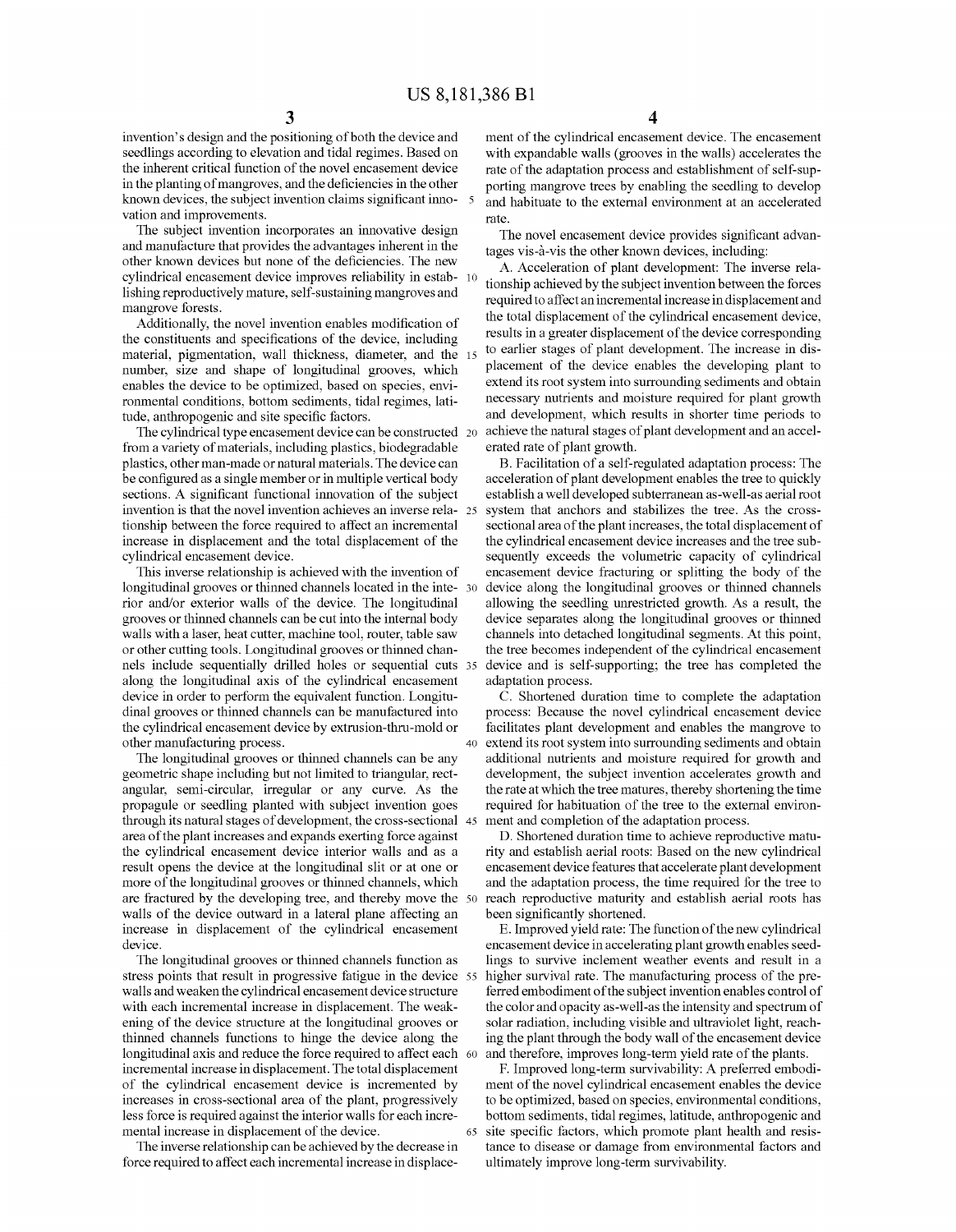G. The subject cylindrical encasement device functions as a temporary structure: A feature of the new cylindrical encasement device whereby the body wall fractures or sepa rates along the longitudinal grooves orthinned channels sepa rating the encasement body into multiple semi-circular lon gitudinal segments as the plant matures and becomes self supporting enables the cylindrical encasement device be removed from the environment at the completion of the adap tation process without damage to the tree.

F. Forced adaptation: The subject invention enables induced changes in morphology or structure in order to habituate the developing mangrove tree to non-native envi ronment or environments where natural recruitment cannot occur. Based on propagule or seedling selection and position ing of the cylindrical encasement device as to elevation as well-as tidal regimes and positioning of the seedling within the cylindrical encasement device through the adjustments of the sediment fill in order to establish the planting elevation of the propagule or seedling relative to NGVD, mean high water  $_{20}$ and seasonal high water, changes in morphology and struc ture can be induced to facilitate the adaptation process. This enables the planting of mangroves at extreme negative eleva tions, in non-native environments and along high-energy shorelines, seawalls, revetments and bulkheads where natural 25 recruitment cannot occur and conventional planting methods are ineffective.

For example, the increase in displacement of the cylindri cal encasement device causes expulsion of the sediment used to establish the artificial bottom at the planting elevation and 30 creates a modified root structure that that is critical for suc cessful completion of the adaptation process. As the cross sectional area of the plant increases and expands exerting force against the encasement interior walls and opening the encasement at the longitudinal slit or at the longitudinal 35 grooves or thinned channels and thereby moving the walls of the encasement outward in a lateral plane affecting an increase in displacement of the encasement, sediment used to establish the seedling planting elevation is discharged from the cylindrical encasement device. The roots previously cov- 40 ered with sediment fill within the cylindrical encasement device become exposed.

The root tissue, which was subterranean prior to sediment discharge, is strengthened and becomes rigid, capable of supdischarge, is strengthened and becomes rigid, capable of sup-<br>porting the seedling as a freestanding plant. The morphology 45 of the roots become stem like and it is this structural or morphological change that provides a means for habituating the tree at negative elevations.

Further objects and advantages of this invention will be apparent from the following detailed description of the pres-  $\frac{50}{20}$ ently preferred embodiments which are illustrated schemati cally in the accompanying drawings.

#### BRIEF DESCRIPTION OF THE FIGURES

FIG. 1 is a perspective view of a preferred embodiment of an encasement device with internal longitudinal grooves in a closed position along longitudinal slit.

FIG. 2 is a perspective view of the encasement device of FIG. 1 in an open position along the longitudinal slit and 60 hinged at longitudinal grooves to increase displacement.

FIG. 3 is a cross-sectional view of the closed encasement device of FIG. 1.

FIG. 4 is a cross-sectional view of the open encasement device of FIG. 2.

FIG.5 is another top view of the open encasement device of FIG. 1 with opening of the device at the longitudinal slit and fracture/splitting along longitudinal grooves resulting in increased displacement and separation into semi-circularlon gitudinal segments.

FIG. 6 is a perspective view of the top of encasement device of FIG.5 opening at the longitudinal slit and fracture/splitting along longitudinal grooves resulting in increased displace ment and separation into semi-circular longitudinal seg ments.

FIG. 7 is a perspective view of another embodiment of the encasement device with interior longitudinal grooves and shaped side openings for drainage and/or root migration.

FIG. 8 is a perspective view of another embodiment of the encasement device with non-curved side walls.

15 encasement devices. FIG. 9 shows a shoreline planting application of plural

FIG. 10 is a perspective view of the encasement device 1 with a developing plant.

FIG. 11 is a perspective view of the encasement device of FIG. 10 with opening at the longitudinal slit and an increase in displacement with the developing plant undergoing the adaptation process extending the root system to the external environment.

FIG. 12 is a cross-sectional view of one of the encasement devices with internal longitudinal grooves.

## DESCRIPTION OF THE PREFERRED EMBODIMENTS

Before explaining the disclosed embodiments of the present invention in detail it is to be understood that the invention is not limited in its applications to the details of the particular arrangements shown since the invention is capable of other embodiments. Also, the terminology used herein is for the purpose of description and not of limitation. A listing of the components in the figures will now be described. . Encasement Device

- 
- 2. Interior walls
- 
- 
- 
- 
- 
- 2. Longitudinal Slit<br>
2. Top edge<br>
2. Bottom edge.<br>
2. Slit Edges<br>
2. interior longitudinal grooves/thinned channels<br>
2. Side wall openings for drainage and/or root migration
- 11. Embankment
- 13. Seedling
- 14. Mean high water and planting elevation
- 15. Encasement device portion
- 16. Natural lagoon or estuary bottom sediments
- 17. Encasement device
- 

55

65

18. Root system<br>The subject invention is directed toward a generally cylindrical type encasement device for planting mangroves in the inter-tidal or littoral Zone of oceans, lagoons and bays for the purpose of a forestation, habitat creation and restoration, shoreline stabilization and erosion control. The invention includes the planting and positioning of mangroves within a cylindrical type encasement device that isolates the propagules or seedlings in a controlled environment. This environment is favorable to early plant development, which promotes the adaptation process and the establishment of reproductively mature, self-sustaining mangrove trees and forests. The invention is concerned with a plurality of cylin drical type encasement device structures for planting man groves, which are positioned, inserted or tamped into the bottom sediments of lagoons, estuaries, bays, and seas within the Littoral zone, and in non-native environments or environments where natural recruitment cannot occur.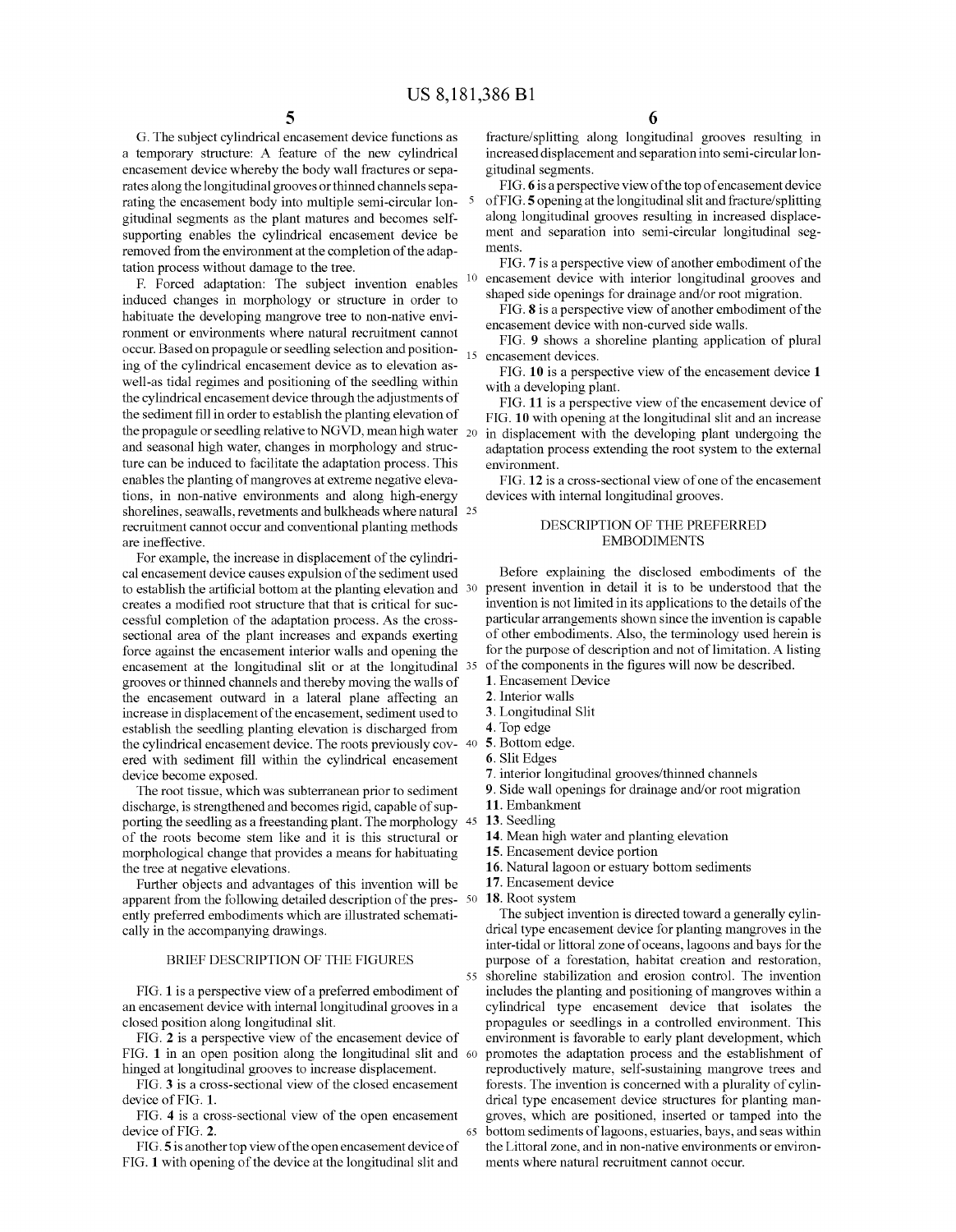FIG. 1 is a perspective view of an embodiment of the encasement device 1 with top edge 4 and bottom edge 5 with longitudinal grooves or thinned channels 7 located therebe tween along the interior wall 2 of the cylindrical encasement device 1 and a longitudinal slit 3 running between the top edge and the bottom edge. Although not shown the longitu dinal grooves or thinned channels can also be located in the internal wall and/or the exterior wall of the cylindrical encasement device. Also not shown are sequentially drilled holes or sequential cuts can be located along the longitudinal axis of the cylindrical encasement device in order to perform the equivalent function of longitudinal grooves or thinned channels.

FIG. 2 is a perspective view of the subject cylindrical  $_{15}$ encasement device 1 opening at the longitudinal slit 3 and hinged at the longitudinal grooves or thinned channels 7 to facilitate an increase in displacement of the device.

Referring to FIGS. 1-2 the encasement device of the sub ject invention can include a body formed in a cylindrical  $_{20}$ shape 1, which the cross-section can be any curve, having a longitudinal slit 3 directed through the body wall and oriented parallel to body axis with one or more longitudinal grooves or thinned channels 7 located in the interior or exterior surface of the body wall and spaced apart. In a preferred embodiment 25 the longitudinal grooves or thinned channels 7 are located in the interior body wall 2 spaced apart and radically displaced approximately 120+ degrees.

FIG. 3 shows a cross-sectional view of the encasement device of FIG. 1 showing the longitudinal grooves or thinned 30 channels 7. The longitudinal grooves or thinned channels 7 can have a generally triangular shape with apex into the body wall. Another embodiment can include a rectangular shape. Another embodiment can include other geometrical shapes such as but not limited to concave curved, semi-circular 35 irregular or any curve, and the like. Other groove shapes can include an oval shape. The groove shape can be configured to keep the integrity of the encasement device as it is opening so as to limit fracturing a separation. The invention can use a combination of different groove shapes. For example, one 40 groove shape can be triangular while one or more can be convex curved, so that the triangular shape will tend to frac ture and/or split before the concave curved shape.

FIG. 4 is a view showing the cross-sectional view of the slit 3 and hinged at the longitudinal grooves or thinned channels 7 to facilitate an increase in displacement of the device. A view showing a cross-section of the cylindrical encasement device with an increase in displacement FIG. 4 as it would appear as the propagule or seedling planted inside the encase 50 ment goes through its natural stages of development. As the cross-sectional area of the plant increases and expands, it thereby is exerting force against the encasement interior walls 2 and opening the encasement at the longitudinal slit 3 and affecting an increase in displacement of the encasement device. open encasement device of FIG. 2 opening at the longitudinal 45 moving the walls of the device outward in a lateral plane 55

As displacement of the cylindrical encasement device 1 increases, the longitudinal grooves or thinned channels 7 experience fatigue that results in weakening of the encase- 60 ment's cylindrical structure along the longitudinal grooves or thinned channels creating a hinge along the longitudinal axis of the cylindrical encasement device that facilitates lateral movement of the body segments and enabling a commensu rate increase in the displacement of the encasement device 65 with the progressive increase in the cross-sectional area of the developing tree.

FIG. 5 is a cross-sectional view of the subject cylindrical encasement 1 with opening of the device at the longitudinal slit 3 and fracture or splitting of the encasement body 9 along the longitudinal grooves or thinned channels resulting in increased displacement and separation of the device into semi-circular longitudinal segments 8. As the seedling con tinues through its natural stages of development the cross sectional area of the tree expands exerting force against the encasement interior walls 2 opening the device 1 at the lon gitudinal slit 3. The expanding tree Subsequently exceeds the Volumetric capacity of cylindrical encasement device fractur ing the body along the longitudinal grooves or thinned chan nels and the resulting separation 9 into longitudinal segments 8.

At the point when the cylindrical encasement device frac tures, the tree has completed the adaptation process and habituated to the external environment, has become self-sup-<br>porting and independent of the cylindrical encasement device. The fracture and separation at the longitudinal grooves or thinned channels 7 enables the cylindrical encase ment device to be removed from the environment by physically extracting the longitudinal segments 8 from the sediment without damage to the tree.

FIG. 6 is a perspective view of the subject cylindrical encasement device interior body walls 2 with an opening of the device 1 at the longitudinal slit 3 and fracture or splitting of the encasement body 9 along the longitudinal grooves or thinned channels resulting in increased displacement and separation of the device into semi-circular longitudinal seg ments 8. The separation of the device into semi-circular lon gitudinal segments 8 enables the removal of the device from the environment without damage to the tree. The subject cylindrical encasement device with increased displacement results in opening of the longitudinal slit 3 and separates the slit edges 6 and fracture of the encasement body 9 along the longitudinal grooves or thinned channels and into separate longitudinal segments 8.

FIG. 7 is a perspective view showing an alternative embodiment of the subject cylindrical encasement device 1, top edge 4 and bottom edge 5, and interior body wall 2 with longitudinal grooves or thinned channels 7, with no longitudinal split. The sidewalls show examples of various shaped optional openings 9 in the encasement body for drainage and/or root migration.

FIG. 8 is a perspective view showing a shape of the subject cylindrical encasement device 1, with top edge 4 and bottom edge 5. The cross-section can be any curve, and interior body wall 2 with longitudinal grooves or thinned channels 7 and longitudinal slit 3, such as having flat sidewalls, and the like. This embodiment can include longitudinal grooves orthinned channels 7 and shows increased displacement and opening along the longitudinal slit 3.<br>FIG. 9 shows the subject invention in a shoreline planting

application with the top edge of the cylindrical encasement device 4 with the longitudinal slit 3 and seedling 13 within the cylindrical encasement device. As shown in FIG. 9, this ref erence elevations mean-high water 14, which is the preferred propagule or seedling planting elevation 14. The embank ment 11, portion of the cylindrical encasement device 17 is tamped or inserted into the bottom sediments 16 to anchor and stabilize the cylindrical encasement device in position. The planted propagules or seedlings 13 set on the sediment fill or artificial bottom within the cylindrical encasement device 15 is to establish the planting elevation of each individual propagule or seedling at approximately mean-high water 14.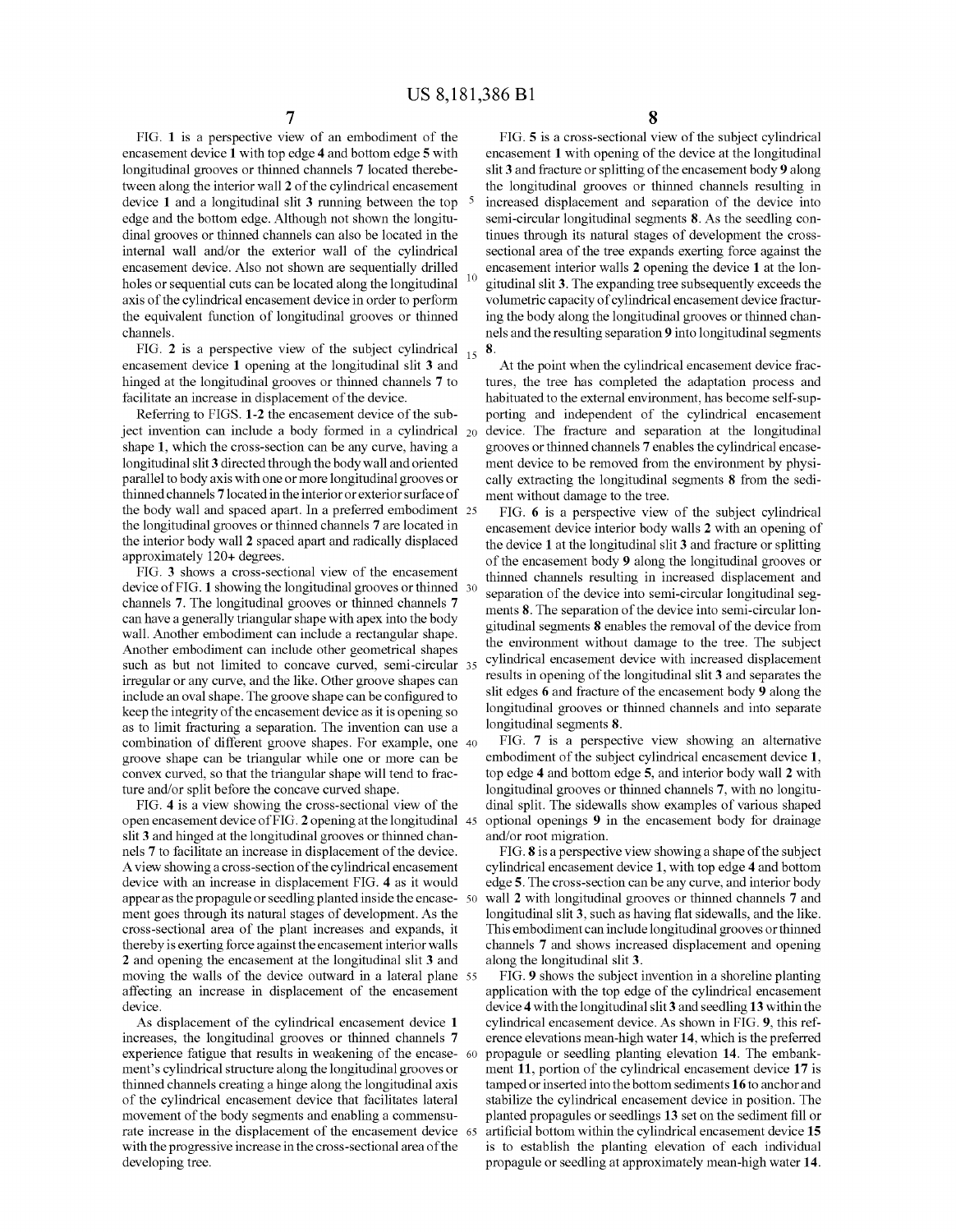15

20

25

An artificial bottom or sediment fill 15 within the cylindrical encasement device is to establish preferred elevation and enable forced adaptation.

FIG. 10 is a perspective view showing the subject cylindri cal encasement device 1 with the outline of a developing plant 13, the top edge 4 and bottom edge 5, longitudinal slit 3 and longitudinal grooves or thinned channels 7. In FIG. 10, the developing seedling 13 begins to fill the initial displacement of the encasement.

FIG. 11 shows a perspective view of FIG. 10 of the encase ment device with opening at the longitudinal slit 3, the top edge 4 and bottom edge 5, and an increase in displacement with the outline of a developing plant undergoing the adaptation process extending the root system 18 to the external environment. As the tree develops the longitudinal slit opens 3 and the developing tree extends the root system 18 outside the cylindrical encasement device 1 into the external environ ment. The root extension 18 characterizes intermediate stages of the adaptation process.

FIG. 12 shows a cross-sectional view of one of the molds used in the extrusion-through-mold process of manufacturing the preferred embodiment. The dimensions shown are for exhibit purposes and can vary depending on site-specific fac tors, species planted, materials and other factors.<br>Table 1 describes PVC encasement material specifications.

Preferably the Rigid Grade Range lists the preferable ranges for Hardness, Shore D; Tensile Strength, Yield; Flexural Modulus; Flexural Strength; and Izod Impact, Notched. The listed ranges encompass PVC encasements that have been successfully tested under hurricane conditions in the last few years. 30

TABLE 1.

|                         | Rigid Grade Range              | <b>REM</b>                  | Standard             |    |
|-------------------------|--------------------------------|-----------------------------|----------------------|----|
| Physical Properties     |                                |                             |                      |    |
| Specific Gravity        | 0.0419-0.0553<br>lb/in $\AA^3$ | 0.0499<br>lb/in $\hat{A}^3$ | ASTM D-792           | 40 |
| Mechanical Properties   | Rigid Grade Range              | <b>REM</b>                  | Standard             |    |
| Hardness, Shore D       | 76.0-83.0                      | 79                          | <b>ASTM D-2240</b>   |    |
| Tensile Strength, Yield | 4500-7980<br>psi               |                             | 6500 psi ASTM D-638  |    |
| Flexural Modulus        | 331-429<br>ksi                 |                             | 400 ksi ASTM D-790   |    |
| Flexural Strength       | 9300-13000<br>psi              |                             | 12500 psi ASTM D-790 |    |
| Izod Impact,            | 1.31-23.2                      | 20.0                        | ASTM D-256           | 45 |
| Notched                 | $ft$ -lb/in                    | $ft$ - $lb/in$              |                      |    |

Table 2 lists various encasement wall thicknesses along with optimized groove depths. Other encasement sizes can be used as well. 50

TABLE 2

| # | OD    | ID    | Wall<br>Thick-<br>ness | Groove<br>Depth | Min Wall<br>Thickness | Groove<br>Depth/Wall<br>Thickness | 55 |
|---|-------|-------|------------------------|-----------------|-----------------------|-----------------------------------|----|
|   | 2.400 | 2.140 | 0.130                  | 0.065           | 0.065                 | 50%                               |    |
| 2 | 1.900 | 1.720 | 0.090                  | 0.045           | 0.045                 | 50%                               |    |
| 3 | 1.900 | 1.720 | 0.090                  | 0.035           | 0.055                 | 40%                               |    |
| 4 | 1.700 | 1.500 | 0.100                  | 0.050           | 0.050                 | 50%                               |    |
| 5 | 1.700 | 1.570 | 0.065                  | 0.045           | 0.020                 | 70%                               | 60 |
| 6 | 1.700 | 1.570 | 0.065                  | 0.030           | 0.035                 | 45%                               |    |
| 7 | 1.700 | 1.570 | 0.065                  | 0.020           | 0.045                 | 30%                               |    |

Referring to Table 2, the groove depth to wall thickness can vary between approximately 30% to approximately 50%, and 65 preferably 30% to 50%. The groove dimensions listed do not significantly affect the structural integrity of the casings.

Also, the listed groove dimensions do not adversely effect the plant development which is growing over time.

Also, the grooves can be made by perforations, punch-outs and/or a line or lines of through-holes in the wall to function similar to the longitudinal grooves.

During experimentation, the above groove dimensions have allowed for two to three times faster growth of the plants as compared to plants that are mounted in cylinders or encase ments with no interior or exterior grooves.

The grooves allow for the encasement to potentially frac ture along the grooves down the road allowing for easy and safe removal of the resultant encasement slivers. All previous versions of encasements without grooves have often resulted in damage to the trees if the encasement devices are attempted to be removed. Encasement devices without the grooves can become embedded with the plant walls, where removal can damage and destroy the plants. With the subject invention, encasement materials such as PVC can be easily removed without effecting the environment. The invention allows for a temporary structure to be placed in the environment and be safely and easily removed when the encasement devices frac tures along the grooves. The fracturing can allow for the planter to easily and safely pull out the individual fractured pieces without destroying or damaging the plant. As previ ously described, groove shapes can be rectangular in cross sectional shape, oval, or triangular, or other geometric shapes and curves.

While the invention describes combining slits with grooves, the invention can be practiced only using grooves without a separate slit. For example, one longitudinal groove can be extra thin so that the growing plant will split the extra thin groove accordingly.

35 grooves running down the outer Surfaces of the encasement Although the invention describes embodiments of interior longitudinal grooves, the invention can be practiced with device.

40 the invention is not intended to be, nor should it be deemed to While the invention has been described, disclosed, illus trated and shown in various terms of certain embodiments or modifications which it has presumed in practice, the scope of be, limited thereby and such other modifications or embodi ments as may be suggested by the teachings herein are par ticularly reserved especially as they fall within the breadth and scope of the claims here appended.

# I claim:

1. An encasement device for planting mangrove seedlings or propagules comprising

- a transparent or translucent body having a generally cylin drical shape having transparent or translucent body wall with an upper end and a lower end;
- a single longitudinal slit through the body wall forming opposing slit wall edges contiguous to each other between the upper end and the lower end;
- two longitudinal grooves parallel to one another along an interior wall of the body wall, each of the longitudinal grooves and the longitudinal slit being approximately 120 degrees apart from one another, wherein an angular force due to plant growth and development directed outward against the interior wall by an increase in cross sectional area of the developing plant causes a propor tional outward movement of the body wall in a radial plane pivoting at the longitudinal grooves to affect an opening of the encasement device at the longitudinal slit and at the longitudinal grooves which results in an increase in displacement of the encasement.

2. The device of claim 1, wherein outward movement of the body wall in a radial plane pivoting along the longitudinal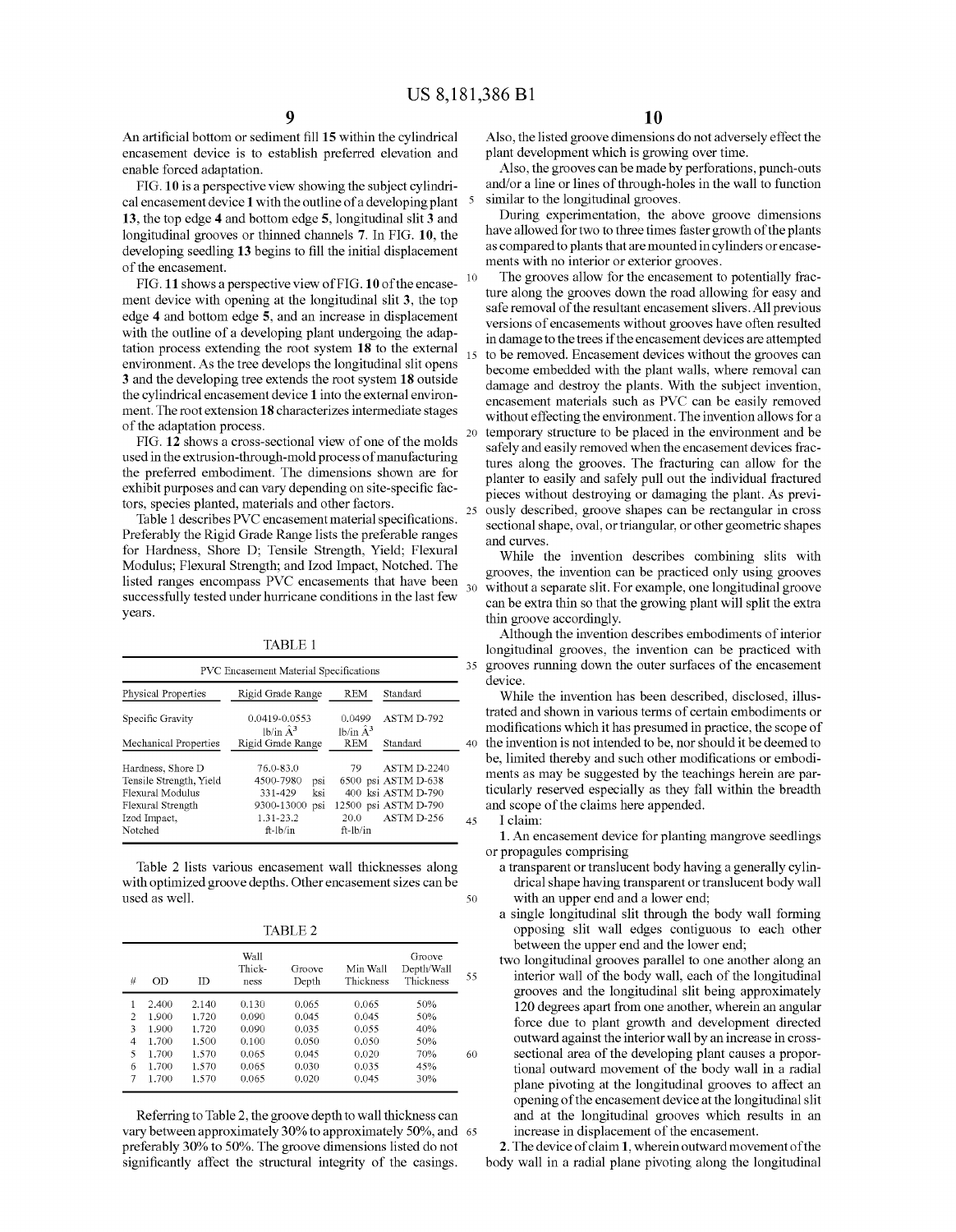grooves results in an increase in displacement of the encase ment device and in the progressive fatigue or weakening of the body wall material along the longitudinal grooves such that there is an inverse relationship between the force required to affect an incremental increase in displacement and the total 5 displacement of the encasement device.

3. The device of claim 2, in which the body wall fractures or separates at the longitudinal grooves separates the encase ment body into multiple semi-circular longitudinal segments as the encased plant matures and becomes self-supporting.

- 4. The device of claim 1, further comprising:
- at least one through-hole opening through the body wall to accommodate drainage, tidal inundation and ebb and allow root migration outside the cylindrical encasement  $\frac{15}{15}$ device.

5. The device of claim 1, wherein the body wall includes: pigmentation in the body wall to control color and opacity as-well-as the intensity and spectrum of solar radiation, including visible and ultraviolet light, reaching the plant  $_{20}$ through the body wall of the encasement device.

6. The device of claim 1, wherein the body wall enables induced changes in morphology or structure in order to habituate a developing mangrove tree to a non-native envi ronment or environments where natural recruitment cannot 25 occur.

7. The device of claim 1, wherein each of the longitudinal grooves includes:

a depth up to approximately one half a thickness of the body wall. 30

8. The device of claim 1, wherein each of the longitudinal grooves is approximately 30% to approximately 50% groove depth to wall thickness.

9. An encasement device for planting mangrove seedlings or propagules comprising

- an elongated shell casing having generally closed walls with an upper end and a lower end, and a through opening therebetween;<br>a single longitudinal slit through the shell casing forming
- opposing slit wall edges contiguous to each other between the upper end and the lower end; and
- a pair of longitudinal grooves parallel to one another along dinal grooves being equally spaced apart from the single longitudinal slit, wherein an angular force due to plant growth and development directed outward against the interior wall by an increase in cross-sectional area of the developing plant causes a proportional outward move ment of the body wall in a radial plane pivoting at the longitudinal grooves to affect an opening of the encase ment device at the longitudinal slit and at the longitudi nal grooves which results in an increase in displacement of the encasement device.
- 10. An encasement device for plants, comprising
- an elongated shell casing having generally closed walls with an upper end and a lower end, and a through open ing between the upper end and the lower end;
- a longitudinal slit through the shell casing forming oppos ing slit wall edges contiguous to each other between the upper end and the lower end of the casing; and
- two longitudinal grooves parallel to one another along an interior wall of the shell casing, each of the longitudinal grooves being separated by the single longitudinal slit, wherein an angular force due to plant growth and devel opment directed outward against the interior wall by an increase in cross-sectional area of the developing plant causes a proportional outward movement of the body wall in a radial plane which results in an increase in displacement of the encasement device.

k k k k k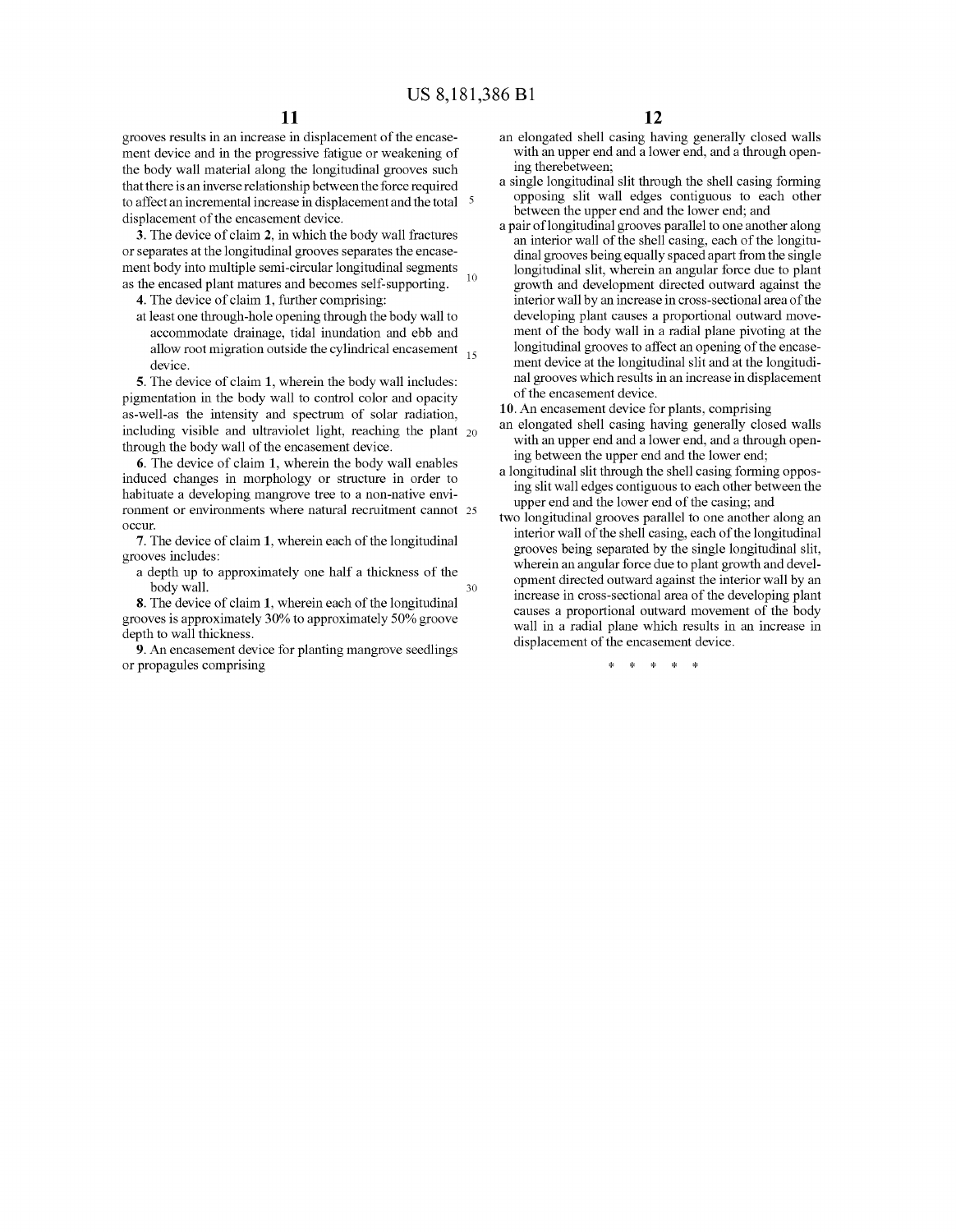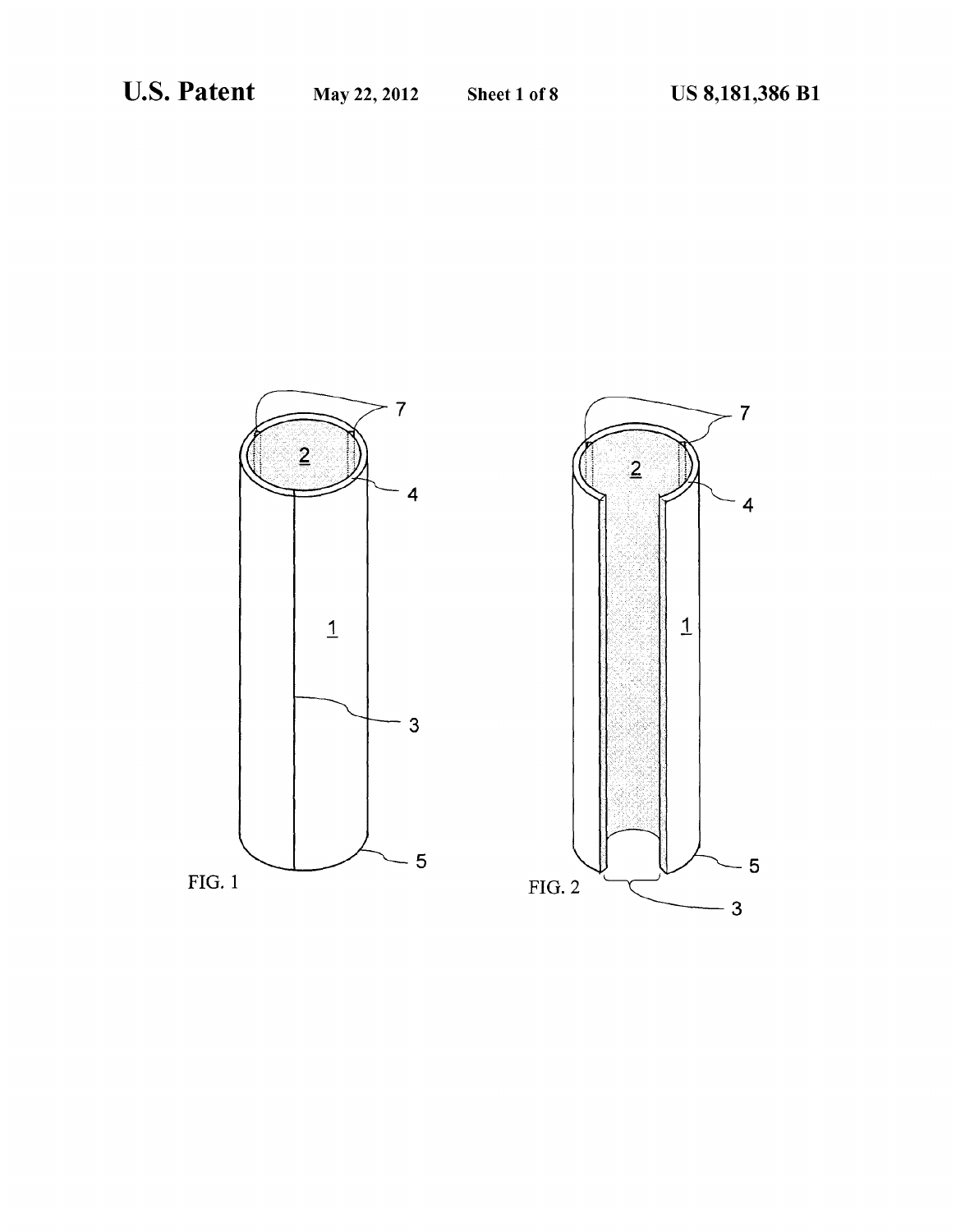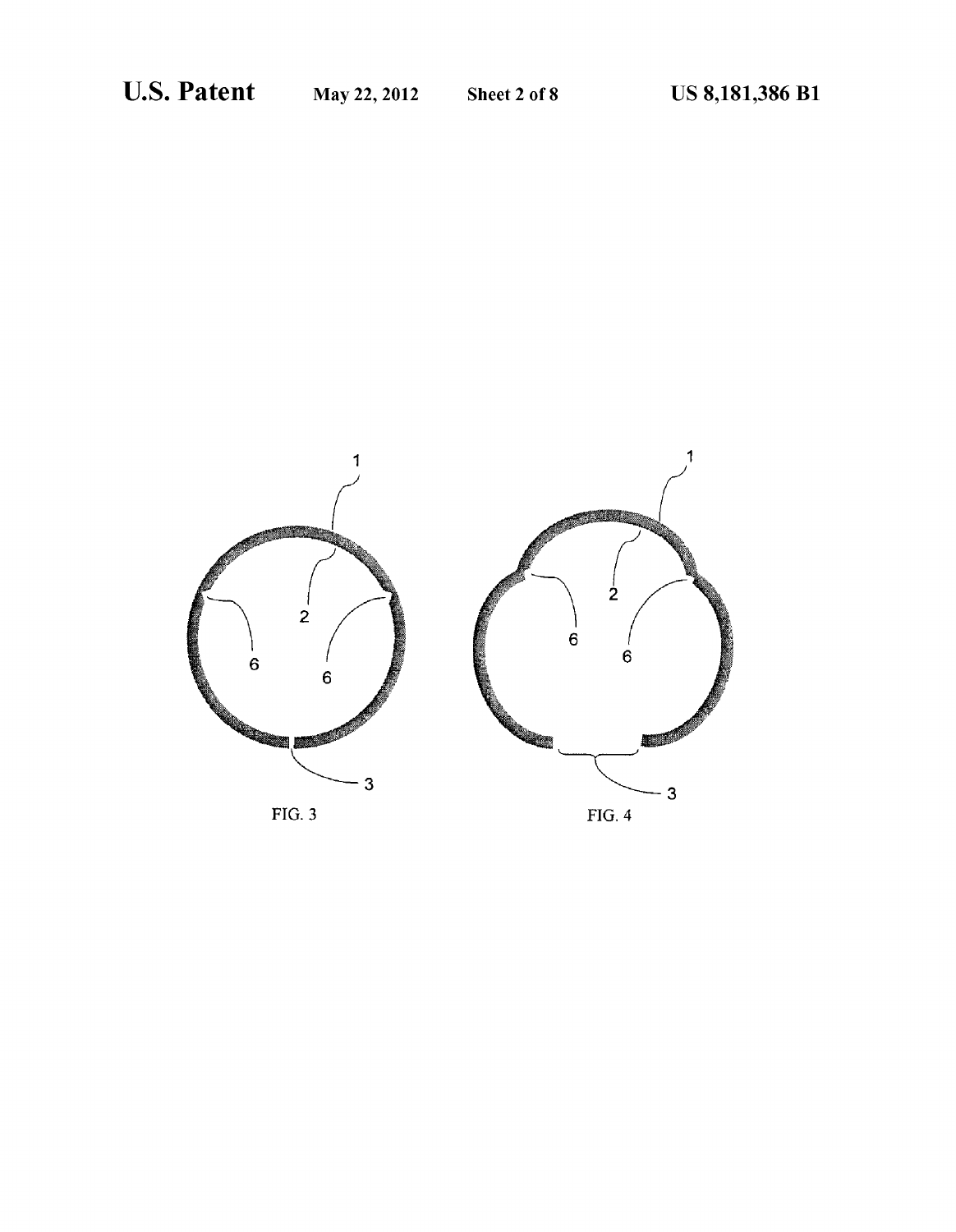

 $FIG. 5$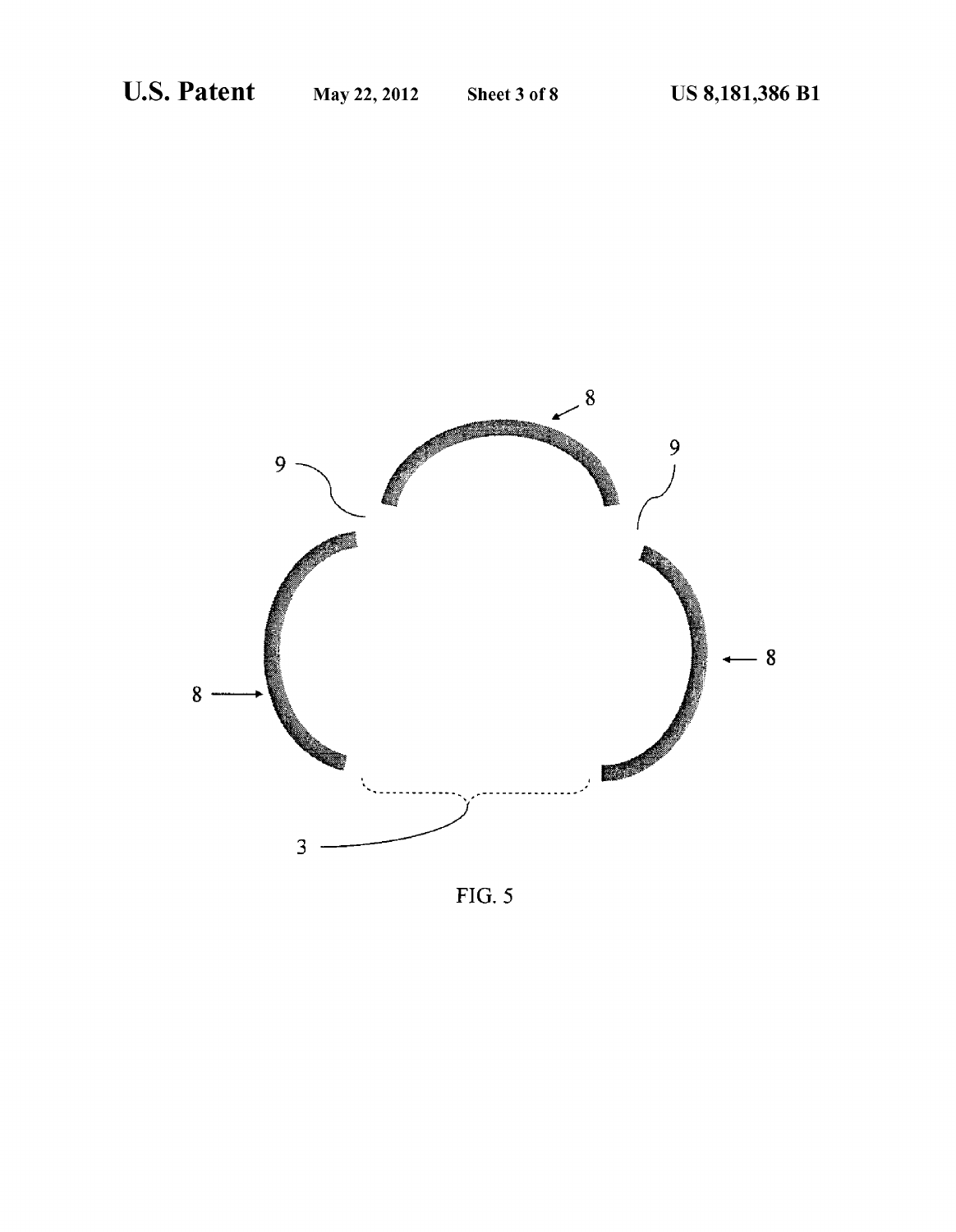

FIG. 6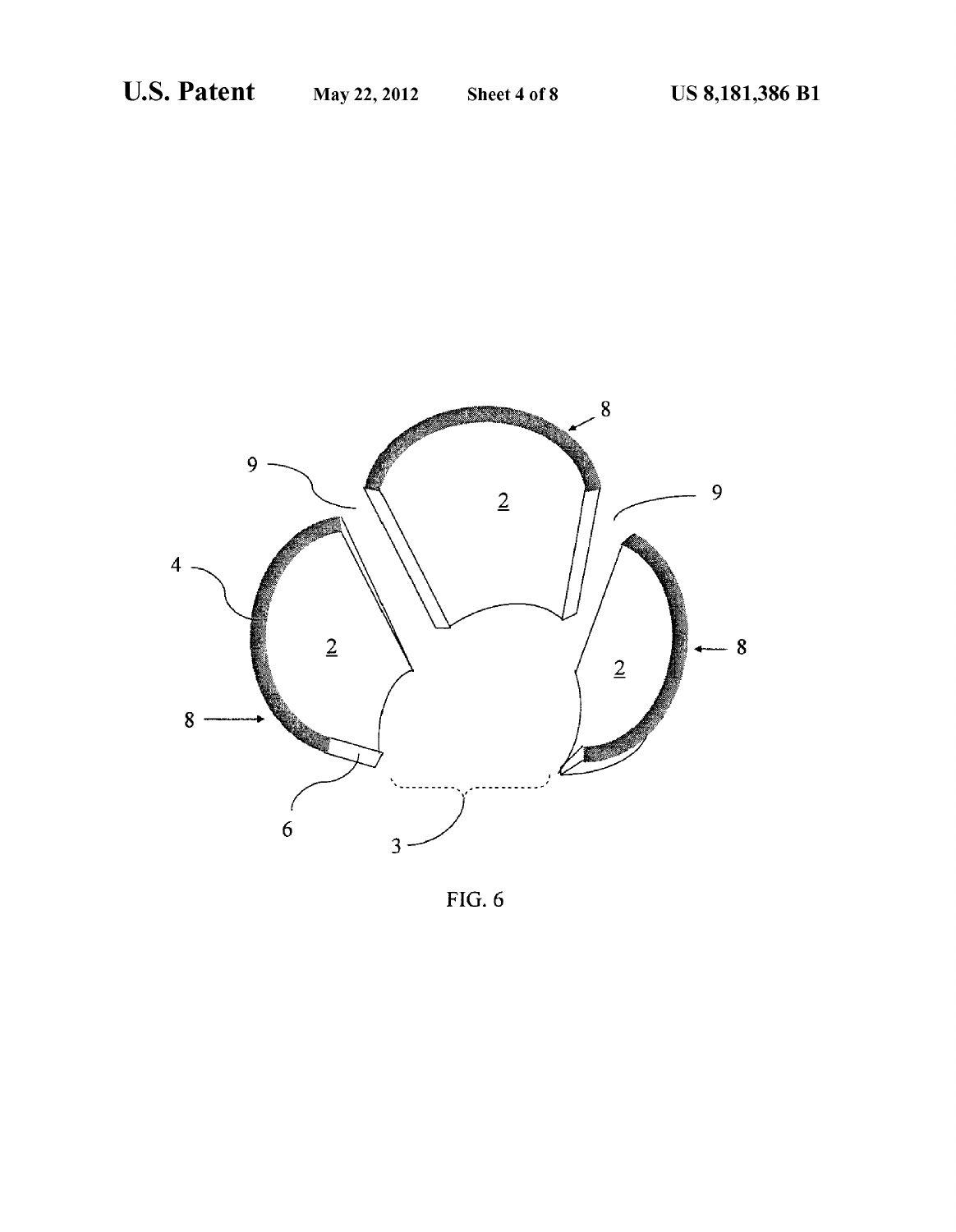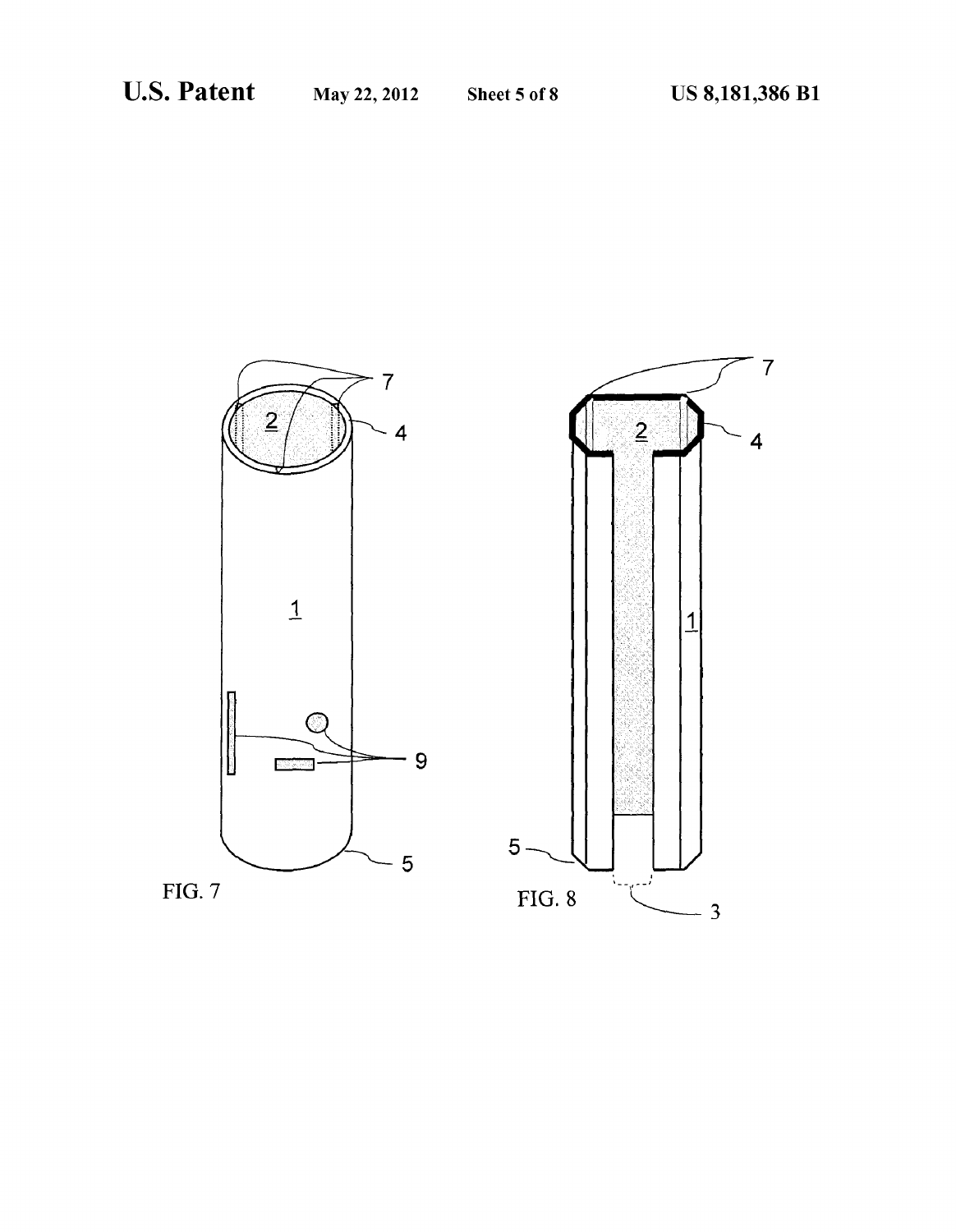

FIG 9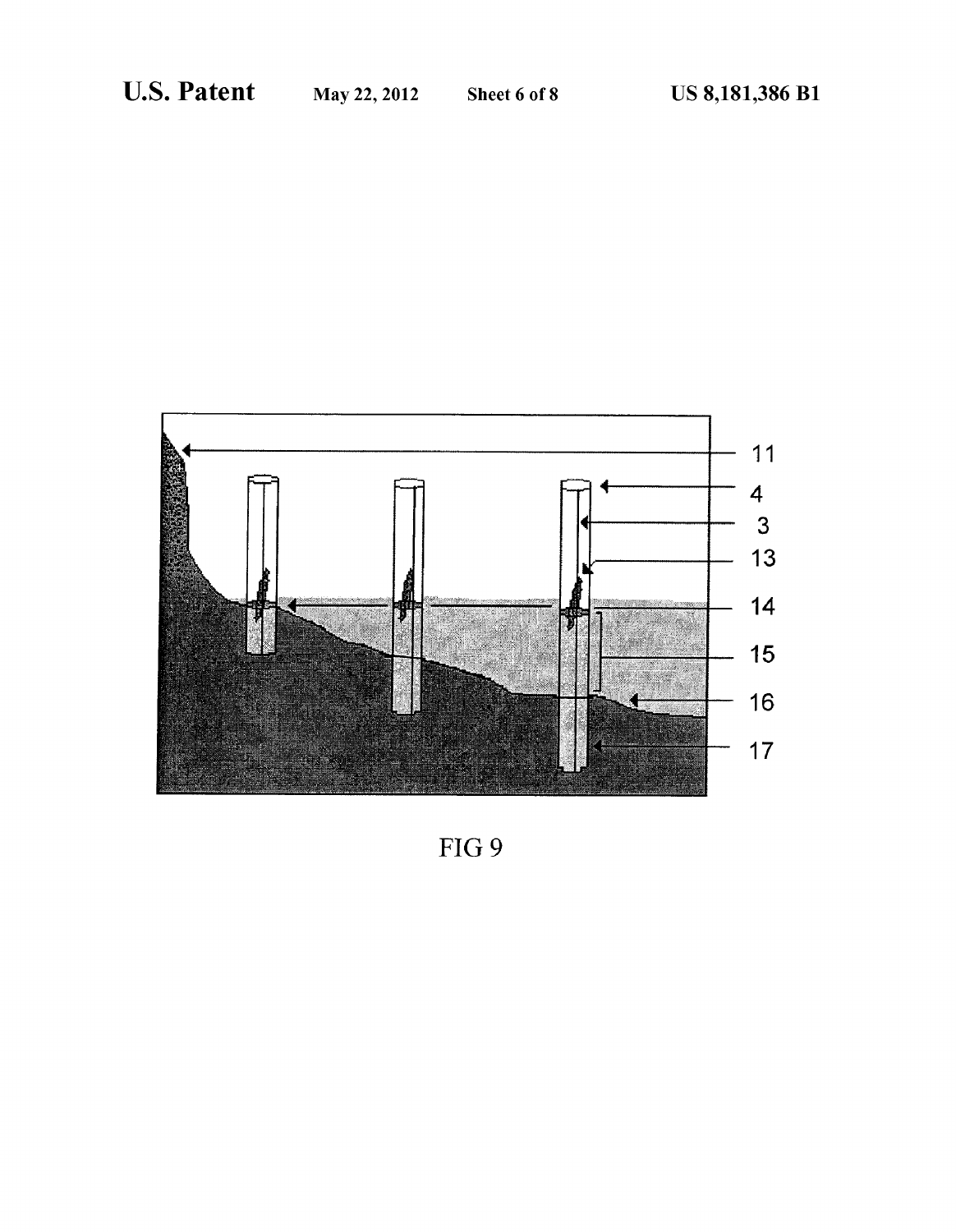